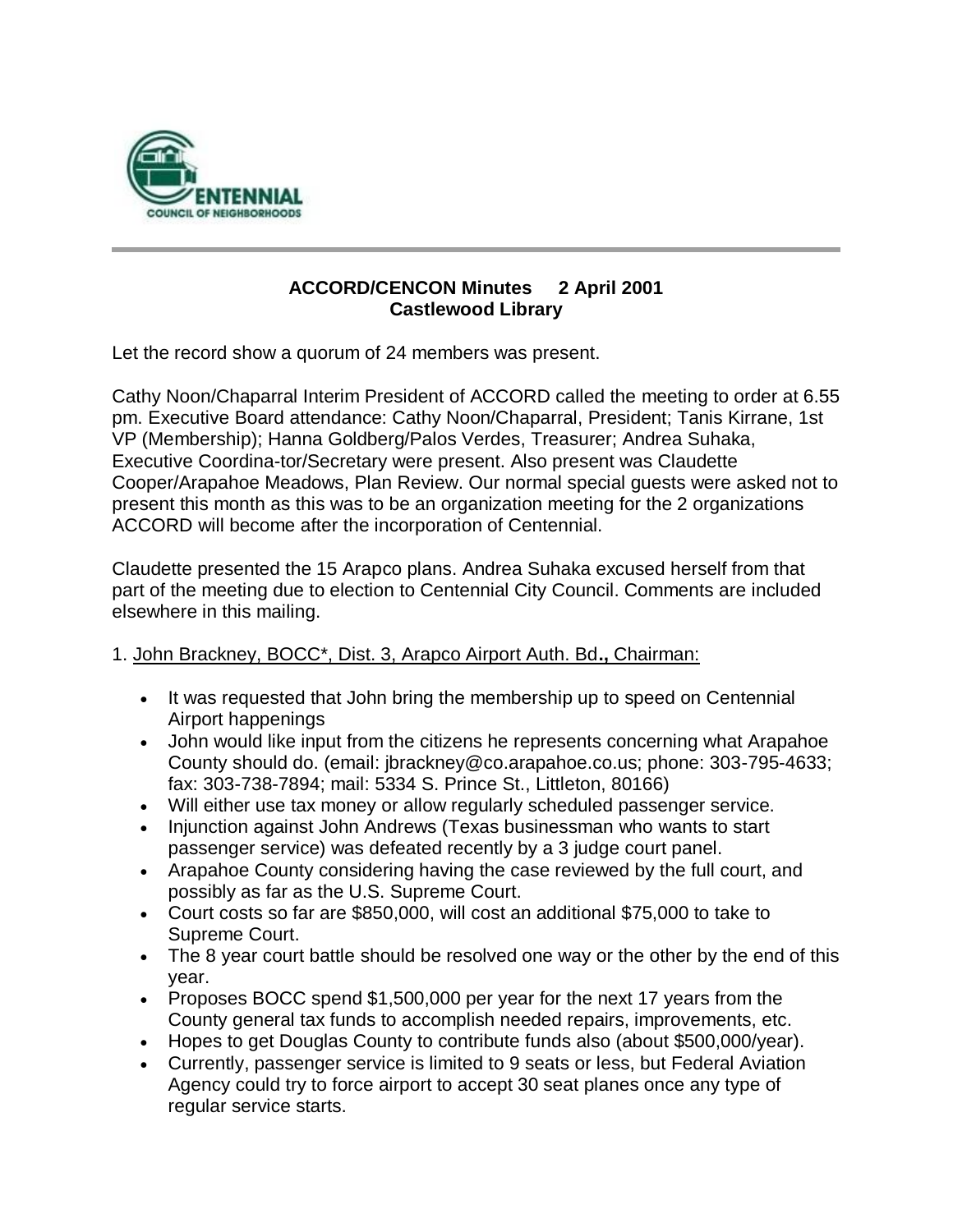- Mr. Brackney requests that HOA's and individual homeowners call, email, or write to him with their opinions, suggestions, comments: allow 9 seats or less commercial service or no commercial service
- Regular passenger service means more, larger planes, causing more noise. It will also worsen traffic congestion on Arapahoe Road.

# **Officers' Reports**:

- 1. Executive Coordinator's Report: Andrea Suhaka.
- Passed around the clipboard with material received over the past month, slow month.
- Dues bills have gone out to members. Monies will be separated: incorp. & unincorp.

2. Treasurer's Report: Hanna Goldberg. Andrea reported for Hanna, unanimously approved.

| Checking: Beginning Balance (2/5/01) \$70.35        |           |
|-----------------------------------------------------|-----------|
| <b>Transfer from Savings</b>                        | $+150.00$ |
| <b>Dues</b>                                         | $+45.00$  |
| Expenses: postage, office supplies, library -150.79 |           |
| Ending Balance (3/5/01)                             | \$114.56  |
|                                                     |           |

| Savings: Beginning balance  | \$371.60  |
|-----------------------------|-----------|
| <b>Transfer to Checking</b> | $-150.00$ |
| Ending balance              | \$221.60  |

# **Evening's presentation**

### **Update on new organizations.**

Both rooms at Castlewood have been reserved through Dec. The 2 groups will continue to meet at the same place and same time so that guests can address both groups together. They can then separate and conduct their individual business. May has only 1 room available, we'll meet together next month. Plans will be presented jointly as they affect both groups. Jane Rieck will do plan review for ACCORD, Claudette Cooper will review for Centennial.

Cake and soda were then shared by the groups to celebrate a successful separation and ACCORD moved to the back room so the groups could continue individual organization. Paul Rosenberg, Hills at Cherry Creek, will be the president of ACCORD. Cathy Noon will continue as the interim president of the new Centennial Council of Neighborhoods.

CenCoN must move quickly to incorporate, before next meeting.

Meeting adjourned at 9 pm. Minutes respectfully submitted by Andrea Suhaka.